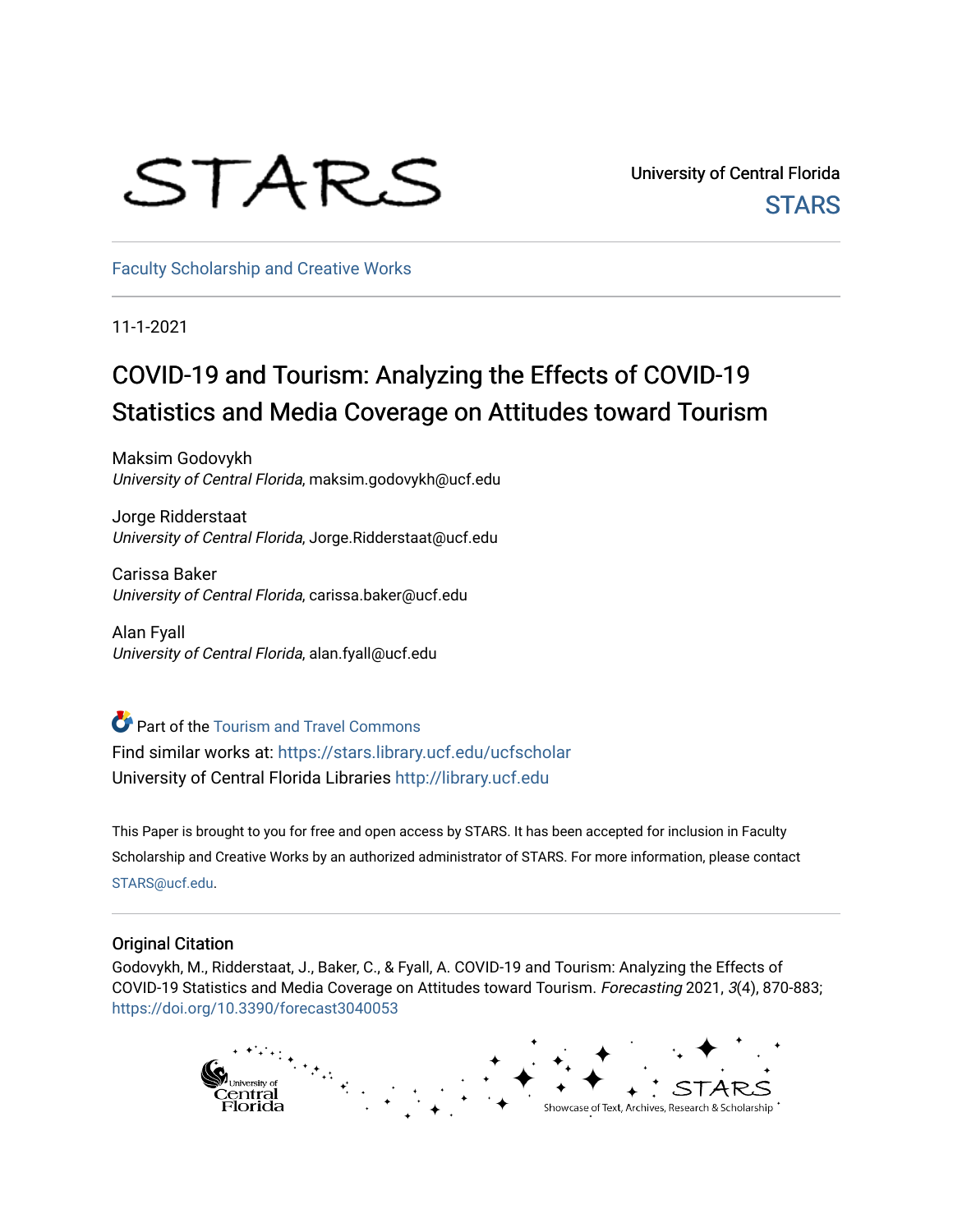

*Article*



## **COVID-19 and Tourism: Analyzing the Effects of COVID-19 Statistics and Media Coverage on Attitudes toward Tourism**

**Maksim Godovykh \* [,](https://orcid.org/0000-0003-4484-999X) Jorge Ridderstaat, Carissa Baker and Alan Fyall**

Rosen College of Hospitality Management, University of Central Florida, Orlando, FL 32819, USA; Jorge.Ridderstaat@ucf.edu (J.R.); carissa.baker@ucf.edu (C.B.); alan.fyall@ucf.edu (A.F.) **\*** Correspondence: maksim.godovykh@ucf.edu

**Abstract:** COVID-19 has significantly influenced tourism, including tourists' and residents' attitudes toward tourism. At the same time, attitudes and consumer confidence are important for economic recovery in the tourism sector. This study explores the effects of the COVID-19 pandemic on people's attitudes toward tourism by analyzing time-series data on the number of COVID-19 positive cases, vaccinations, news sentiment, a total number of daily mentions of tourism, and the share of voice for positive and negative sentiment toward tourism. The applied data analysis techniques include descriptive analysis, visual representation of data, data decomposition into trend and cycle components, unit root tests, Granger causality test, and multiple time series regression. The results demonstrate that the COVID-19 statistics and media coverage have significant effects on interest in tourism in general, as well as the positive and negative sentiment toward tourism. The results contribute to knowledge and practice by describing the effects of the disease statistics on attitudes toward tourism, introducing social media sentiment analysis as an opportunity to measure positive and negative sentiment toward tourism, and providing recommendations for government authorities, destination management organizations, and tourism providers.

**Keywords:** tourism; attitudes; COVID-19; sentiment analysis; time-series analysis

#### **1. Introduction**

Infectious disease crises are major risks to economic growth [\[1\]](#page-12-0). Past infectious diseases (including previous coronaviruses such as SARS and MERS) have likewise been detrimental to the tourism sector  $[2,3]$  $[2,3]$ . These previous crises demonstrated the fragile nature of tourism [\[4\]](#page-12-3) and the concerns of spreading viruses through the human interactions inherent in hospitality and tourism [\[5\]](#page-12-4). Like previous pandemics, COVID-19 had an immediate and destructive impact on the tourism industry [\[6\]](#page-12-5). Pandemics overall lead to a significant decline in tourist arrivals [\[7\]](#page-12-6), and the spread of COVID-19 preceded a damaging fall in international tourism worldwide [\[8\]](#page-12-7). Supply, demand, spending, and consumer confidence have all eroded during the COVID-19 pandemic [\[9\]](#page-12-8).

The consumer confidence aspect of travel is important for economic recovery in the tourism sector, and confidence is understood by measuring attitudes [\[10\]](#page-12-9). Attitudes are predispositions toward a subject (such as a tourist destination) that cause them to react in a consistent way [\[11](#page-12-10)[,12\]](#page-12-11). Attitudes toward tourism vary depending on cognitive, sociocultural, affective, and individual factors. Though attitudes may differ from the real impacts that a visitor would encounter, they influence both behavioral intentions and real behavior in choosing travel [\[12\]](#page-12-11). The theory of planned behavior posits that behavioral intentions can be predicted by understanding the attitudes, subjective norms, and perceived behavior controls [\[13\]](#page-12-12). To understand behavioral intentions, including the choice to travel to a destination, it is, thus, important to grasp attitudes.

Despite its significance, it is not easy to measure attitudes, especially across a broad section of visitors. There are no easily accessible secondary data sets regarding attitudes



**Citation:** Godovykh, M.; Ridderstaat, J.; Baker, C.; Fyall, A. COVID-19 and Tourism: Analyzing the Effects of COVID-19 Statistics and Media Coverage on Attitudes toward Tourism. *Forecasting* **2021**, *3*, 870–883. [https://doi.org/10.3390/](https://doi.org/10.3390/forecast3040053) [forecast3040053](https://doi.org/10.3390/forecast3040053)

Academic Editor: João Paulo Ramos Teixeira

Received: 7 October 2021 Accepted: 15 November 2021 Published: 17 November 2021

**Publisher's Note:** MDPI stays neutral with regard to jurisdictional claims in published maps and institutional affiliations.



**Copyright:** © 2021 by the authors. Licensee MDPI, Basel, Switzerland. This article is an open access article distributed under the terms and conditions of the Creative Commons Attribution (CC BY) license (https:/[/](https://creativecommons.org/licenses/by/4.0/) [creativecommons.org/licenses/by/](https://creativecommons.org/licenses/by/4.0/)  $4.0/$ ).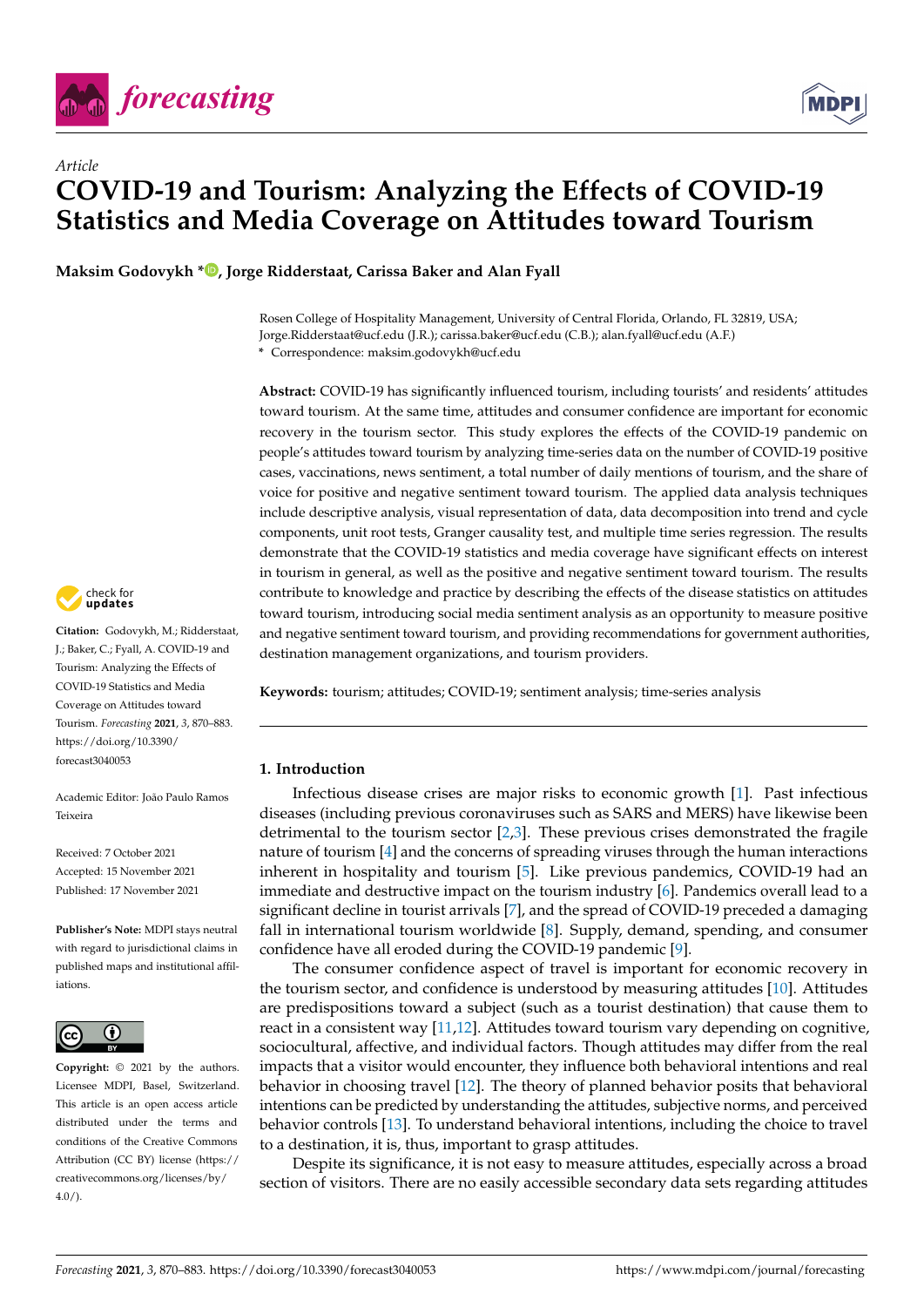toward tourism. One way to measure the attitudes of a large swath of people is through social media analytics. More than 55% of the global population utilizes social media actively, with penetration in several world markets [\[14\]](#page-12-13). In sentiment analysis, negative or positive word polarity is mined along with other language attributes that allow researchers to interpret consumer loyalty, interest, or brand sentiment [\[15\]](#page-12-14). Considering the frequent and easy use of social platforms, sentiment on social media provides some of the most upto-date information [\[16\]](#page-12-15). Sentiment analysis is a way to gauge peoples' attitudes quickly and account for change over time. Furthermore, several recent studies suggested that online sentiment can be used as an indicator of tourism demand [\[17–](#page-12-16)[19\]](#page-12-17). Therefore, it is important to model and forecast future tourism demand by exploring the effects of COVID-19 statistics on sentiments toward tourism.

COVID-19 had an instant impact on tourism, and it is possible that it also had an impact on sentiment over time. This study aims to explore the effects of COVID-19 statistics on people's attitudes toward tourism by using time-series analysis of COVID-19 statistics and social media sentiment toward tourism. The study analyzes secondary data over a two-year time period on COVID-19 positive cases, COVID-19 vaccination rates, news sentiment, and social media sentiment. The results contribute to the knowledge and practice by describing the effects of the COVID-19 statistics on attitudes toward tourism, introducing social media sentiment analysis as an opportunity to measure positive and negative sentiment toward tourism, and providing recommendations for government authorities, destination management organizations, and tourism providers.

#### **2. Literature Review**

#### *2.1. Tourism Impacts and Resident Support for Tourism Development*

Tourism impacts destination communities in several ways that may influence sentiment. Tourism's positive outcomes in a community include cultural exchange and economic benefits, such as employment rate, increased economic activity, infrastructure for commerce, and a higher quality of life [\[20](#page-12-18)[–22\]](#page-13-0). Nonetheless, tourism may also cause conflict over resources, degradation of the physical environment, and negative social effects, such as the introduction of crime [\[23](#page-13-1)[–25\]](#page-13-2). Tourism may have simultaneous impacts, as is the case with ethnic tourism, which may assist with cultural preservation but also lead to commoditization and inaccurate representation [\[26\]](#page-13-3). Similarly, major economic benefits may come to a community from tourism development, but communities may be impacted by gentrification or displacement [\[27\]](#page-13-4).

Those within a destination community have a range of potential reactions to tourism. Gursoy and Rutherford [\[28\]](#page-13-5) found that multiple factors influence host community perception: level of community concern, involvement in tourism, community attachment, the state of the local economy, economic and social benefits, and socio-cultural costs. Several theories have been developed to approach the study of tourism impacts. These include the equity theory, wherein residents perceive a positive effect if there is a balance between positive and negative consequences or a preponderance of positive; the growth machine theory, with some stakeholders maximizing personal economic returns; the lifecycle theory, a multi-stage process wherein attitudes change as tourism goes through its lifecycle; the power theory, where personal power to exploit exchanges impacts the perception of tourism development; and the social exchange theory, where actions are motivated by expected returns, including profit [\[29\]](#page-13-6). Even within resident communities, personal and demographic factors (age, gender, income, education, location, etc.) result in the perception of positive or negative impacts. Macro characteristics, such as the change of place attributes over time, are also predictors of evolving attitudes [\[30\]](#page-13-7). Though it is difficult to predict resident attitudes toward tourism because of the complexity of community systems and their "disparate variables" [\[31\]](#page-13-8), it is still possible to detect patterns.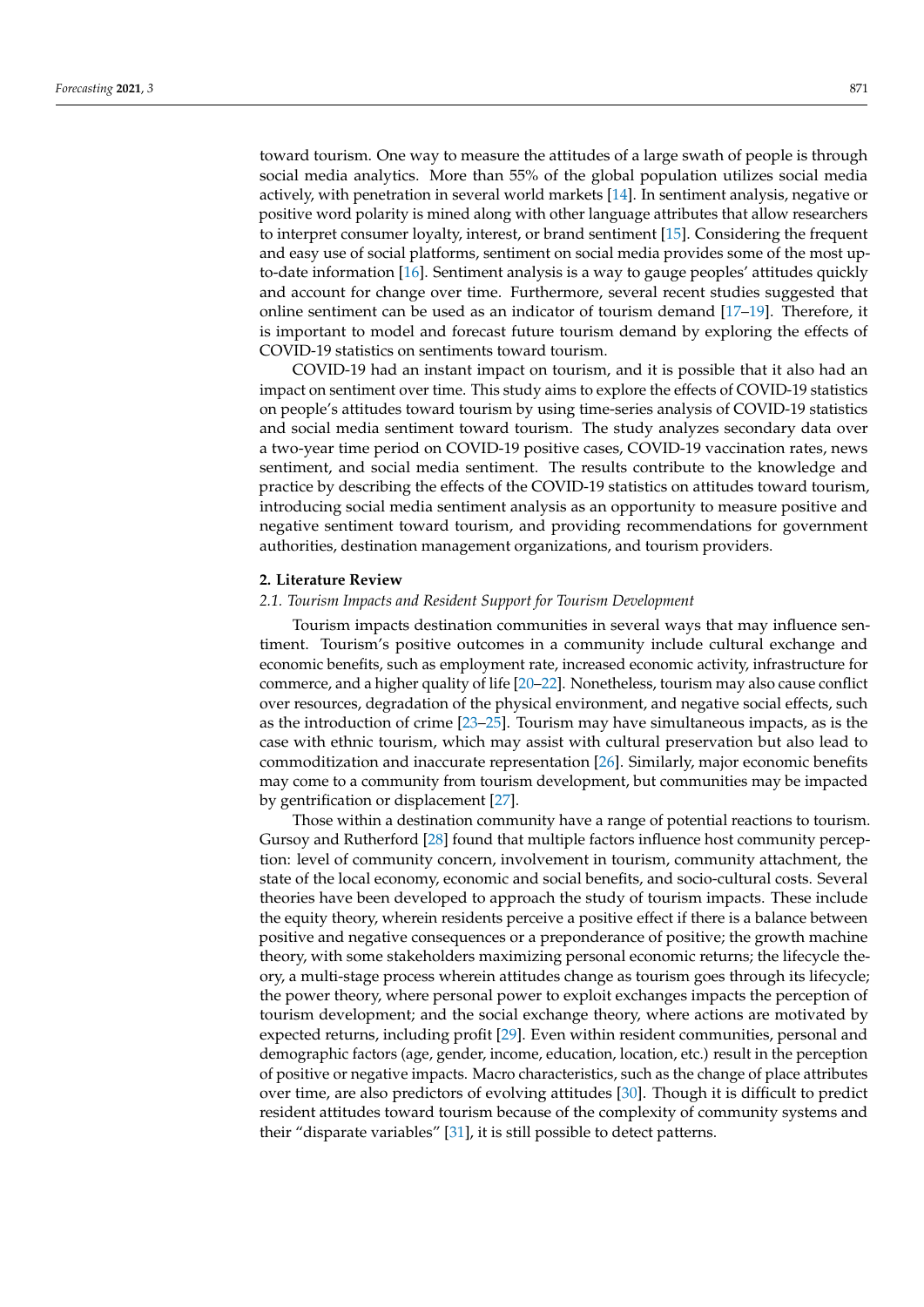#### *2.2. Traveler Attitudes toward Tourism*

Over the years, several theories and models have been developed to understand the motivation of the traveler. Socio-psychological motivations for travel include education, escape, kinship relationships, novelty, prestige, relaxation, regression, self-exploration, and social interaction [\[32\]](#page-13-9). Both sociological and psychological reasons for travel have been studied extensively, though both approaches have drawbacks [\[33\]](#page-13-10). Maslow's classic hierarchy of needs, which positions self-actualization at the top of a pyramid with physiological needs on the bottom, forms the foundation for several tourism principles despite its simplistic construction. Modified pyramids have been constructed over the years that have added additional levels, but every version of the pyramid includes "safety and security" as a basic human need [\[33\]](#page-13-10). Travel inherently poses risks to basic safety and security needs, with financial, psychological, social, functional, and time risks [\[34\]](#page-13-11).

Health risk perceptions have become an important factor influencing tourists' behavior during the COVID-19 pandemic [\[35\]](#page-13-12). The perceived risk theory encompasses uncertainty and perceived consequences in consumer behavior with several types of defined risk, including social, physical, psychological, etc. [\[36\]](#page-13-13). The theory helps explain how consumers view risk in purchase decisions as well as risk perception's impact on behavioral intentions; consumers are less likely to purchase if there is uncertainty and a perceived potential for loss or unhappiness [\[37\]](#page-13-14). Mitchell [\[36\]](#page-13-13) defines physical risk as "the risk that the performance of the service will result in a health hazard to the consumer" (p. 27). Since tourism is the potential service, it follows that COVID-19 can be interpreted as a health hazard and that consumer perception of risk would be higher during a pandemic.

#### *2.3. Sentiment Analysis as a Measure of People's Attitudes*

In tourism research, attitudes are particularly important for understanding intentions. In a prior study during the pandemic [\[38\]](#page-13-15), attitudes had the strongest effect on the intention to travel or not, even amongst at-risk group members. Sentiment analysis, or opinion mining, allows researchers to analyze people's attitudes and emotions expressed in written text [\[39\]](#page-13-16). It enables scholars or industry practitioners to learn more about participants' sentiments and trends related to interests or behavioral intentions. Social media sentiment analysis specifically is a way to gather the attitudes of a large group of people by using algorithms to mine social platforms [\[40\]](#page-13-17). It can be used to recognize consumer behavior for businesses or identify social phenomena that impact public perception.

Social media sentiment analysis allows agencies to examine public sentiment in a way that can help change public policy. For example, researchers analyzed Tweets about the COVID-19 vaccine to capture public perceptions so that future communications could be shaped to address prevalent concerns or misinformation [\[41\]](#page-13-18). In a study analyzing selected Twitter posts, Nemes and Kiss [\[42\]](#page-13-19) found that sentiment toward COVID-19 was largely negative. Using a time-series analysis of sentiment related to tourism during the pandemic period can connect tourism attitudes and the perception of risk that COVID-19 produced.

#### *2.4. The Effects of COVID-19 on Attitudes towards Tourism*

The COVID-19 pandemic posed an immediate risk to the tourism industry and instantly altered travel-related decision making. Unlike in previous pandemics, which were more gradual, most of the world's markets were faced with pandemic-related hardships concurrently. Most sectors of the service industry found themselves impacted by government lockdowns, quarantines, capacity limits, and travel hesitancy prior to vaccinations. Though the pandemic had a correlation with better air quality [\[43\]](#page-13-20), it had negative impacts related to economic activity, unemployment, revenue loss, and business closure [\[44\]](#page-13-21). In tourist destinations especially, concerns surrounded communal health and wellbeing diminishing because of tourists and likewise the economic detriment of tourism cessation, illustrating the consistently equivocal social impacts that tourism has on communities [\[45\]](#page-13-22).

In addition to altering people's ways of life and the economic condition of a community, the pandemic quickly changed perceptions of tourism. COVID-19 had an influence on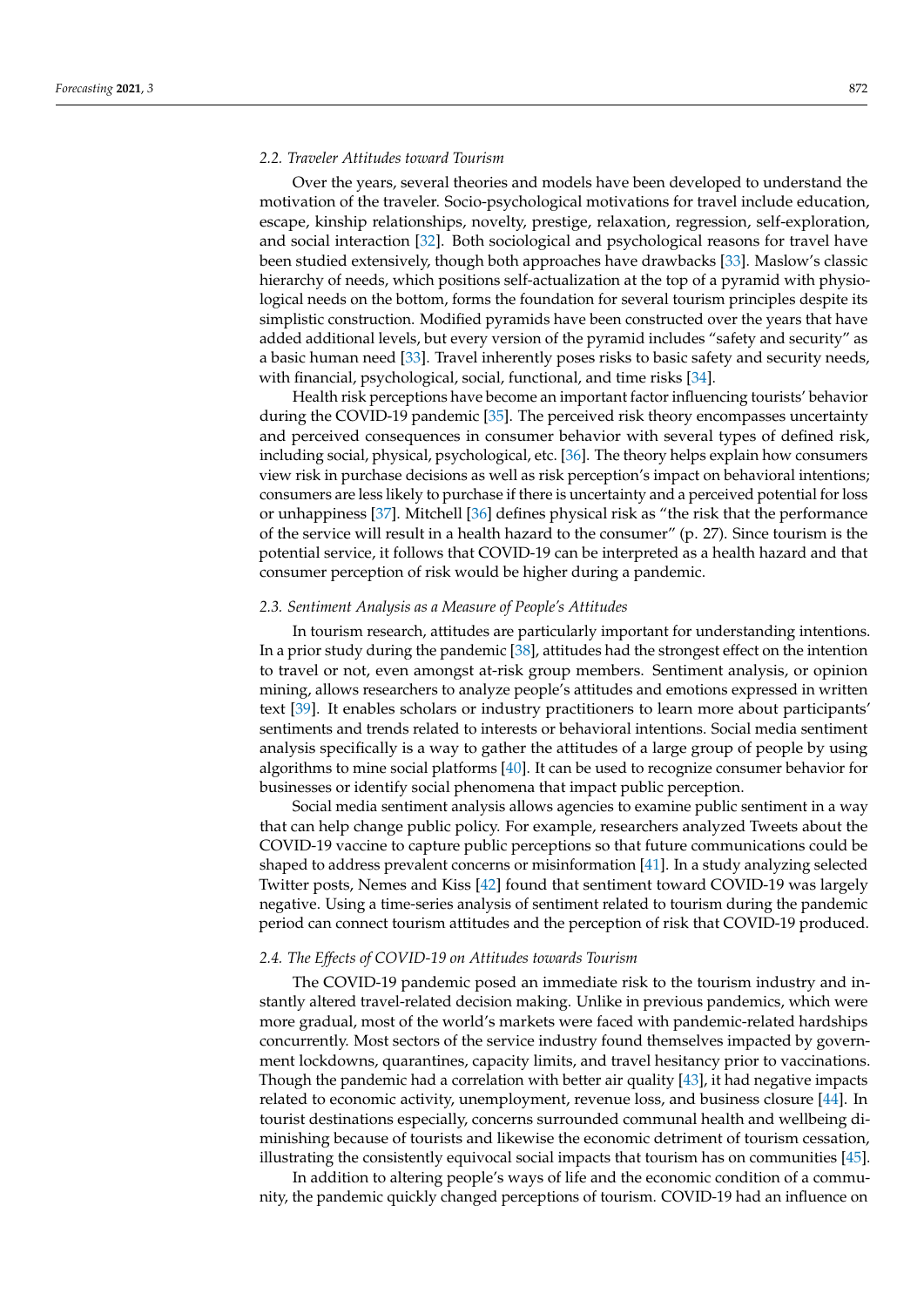perceived risk, but it is also significant to note that the pandemic presented an actual risk, with both inbound and outbound tourism accounting for higher levels of infection and death prior to vaccination regimens [\[46\]](#page-13-23). Residents of tourist locales have attitudes toward tourism that illustrate concerns about the virus mingling with understanding economic impacts [\[47\]](#page-13-24). In one study [\[48\]](#page-13-25), residents were concerned about the return of tourists; their perceived risk of infections decreased their general support for tourism and emotional solidarity. In another study [\[49\]](#page-13-26), researchers found that risk perceptions influenced the perception of recreation site quality and that the pandemic had a negative impact on visits. Both travel behavior and economic values were changed because of the pandemic's impact on attitudes. Considering the potential effects of people's perceptions of the COVID-19 pandemics on attitudes toward tourism, this study hypothesizes that COVID-19 statistics (the number of positive cases, vaccinations) influence attitudes toward tourism.

#### **3. Methods**

The first data point used in the study is the number of COVID-19 positive cases in the United States. The data on COVID-19 cases and the number of vaccinated people were obtained from the Centers for Disease Control and Prevention COVID Data Tracker [\[50\]](#page-13-27). The data on COVID-19 cases from the CDC provide case and death totals reported through 60 U.S.-affiliated jurisdictions at the state and county level. The daily data on COVID-19 cases in the U.S. are presented in Figure [1.](#page-4-0) The visual assessment of the data demonstrates the zero level of reported COVID-19 cases in the U.S. before March 2020, the increasing trend of COVID-19 cases from March 2020 to February 2021, then the decrease in COVID-19 cases from February 2021 to August 2021, and a new wave of positive cases beginning *Forecasting* **2021**, *3* 874 August 2021.

<span id="page-4-0"></span>

**Figure 1.** COVID-19 cases. **Figure 1.** COVID-19 cases.

Next, the data on U.S. vaccinations were collected from the COVID Data Tracker [\[50](#page-13-27)]. Next, the data on U.S. vaccinations were collected from the COVID Data Tracker [50]. The COVID data tracker represents data individually by each agency and includes vaccination data into national progress metrics. The number of fully vaccinated people represents individuals who have received a second dose of the vaccine (primarily Pfizer-BioNTech or Moderna) or one dose of Johnson and Johnson's Janssen v[acci](#page-13-27)ne [50]. The daily data on COVID-19 vaccinations are demonstrated in F[igu](#page-5-0)re 2. The visual assessment of the data demonstrates the zero level of vaccinated people in the U.S. before December 2020, the increasing vaccinating trend from December 2020 to April 2021, with the following ing decrease in the number of vaccinated people per day after April 2021. decrease in the number of vaccinated people per day after April 2021.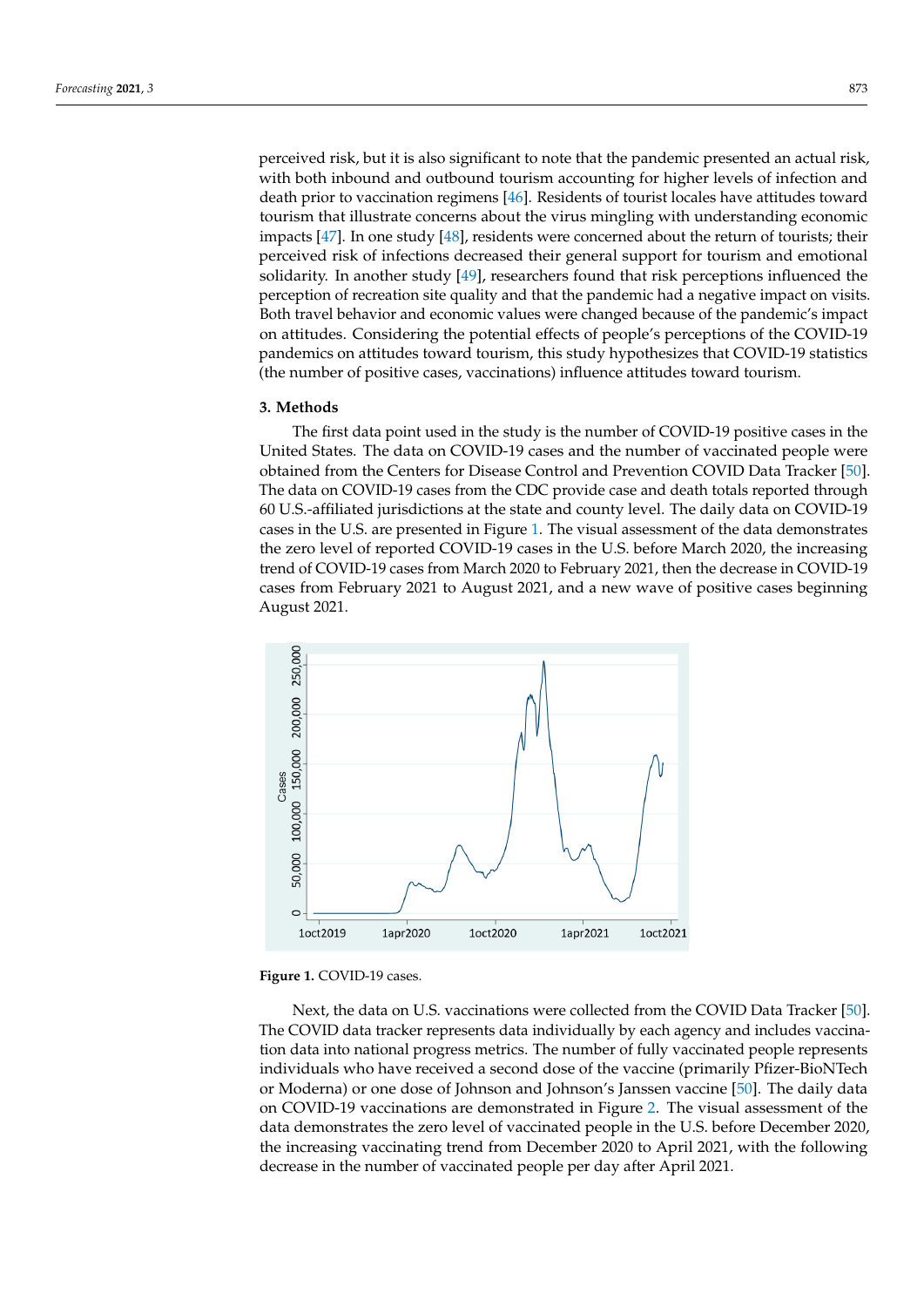<span id="page-5-0"></span>

**Figure 2.** COVID-19 vaccinations. **Figure 2.** COVID-19 vaccinations.

The daily data on news sentiment were obtained from the Daily News Sentiment The daily data on news sentiment were obtained from the Daily News Sentiment Index [\[51](#page-13-28)]. The news sentiment scores were developed from economics-related news cles in major U.S. newspapers, including *The New York Times* and *The Washington Post* by articles in major U.S. newspapers, including *The New York Times* and *The Washington Post* by using the news aggregator service Factiva [\[52\]](#page-13-29). The daily data on news sentiment score in the U.S. are expressed in Figure 3. [Th](#page-5-1)e news sentiment score decreased from January 2020 to May 2020, which might be explained by the beginning of the global COVID-19 demic, and then increased after May 2020. pandemic, and then increased after May 2020.

2020, the increasing vaccinating trend from December 2020 to April 2021, with the follow-

<span id="page-5-1"></span>



The data on attitudes toward tourism were collected from social media sentiment The data on attitudes toward tourism were collected from social media sentiment analysis. Sentiment analysis helps to evaluate attitudes and emotional states from different communication sources [\[53\]](#page-13-30). The data on attitudes towards tourism were obtained by using a social media listening platform (using the search term "tourism") that provides a using a social media listening platform (using the search term "tourism") that provides a social media library with more than a trillion historical and real-time posts across a variety social media library with more than a trillion historical and real-time posts across a variety of social media contexts. The total number of daily mentions of tourism in the U.S. over time was considered a proxy of interest toward tourism (Figur[e 4](#page-6-0)). The share of voice for time was considered a proxy of interest toward tourism (Figure 4). The share of voice for sentiment towards tourism during the selected time period was considered a proxy of sentiment towards tourism during the selected time period was considered a proxy of positive and negative attitudes toward tourism (Figure[s 5](#page-6-1) an[d 6](#page-6-2)). positive and negative attitudes toward tourism (Figures 5 and 6).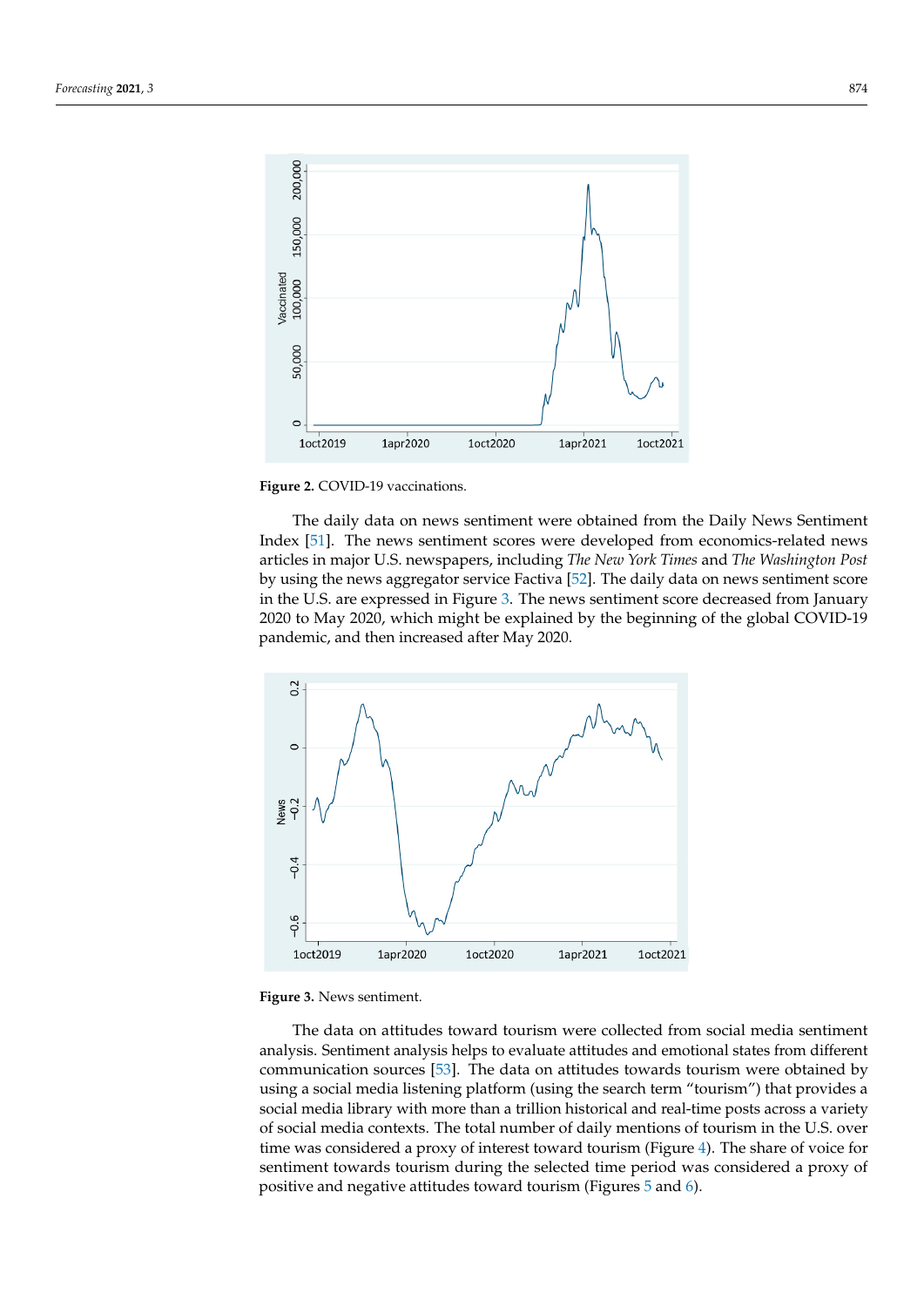<span id="page-6-0"></span>

sentiment towards tourism during the selected time period was considered a proxy of

**Figure 4.** Daily mentions of tourism.

<span id="page-6-1"></span>

**Figure 5.** Positive sentiment toward tourism. **Figure 5.** Positive sentiment toward tourism. **Figure 5.** Positive sentiment toward tourism.

<span id="page-6-2"></span>

**Figure 6.** Negative sentiment toward tourism. land Negative sentiment toward tourism.<br>The Negative sentiment toward tourism.<br>And New York to Negative sentiment toward tourism.<br>And New York to Negative sentiment toward tourism.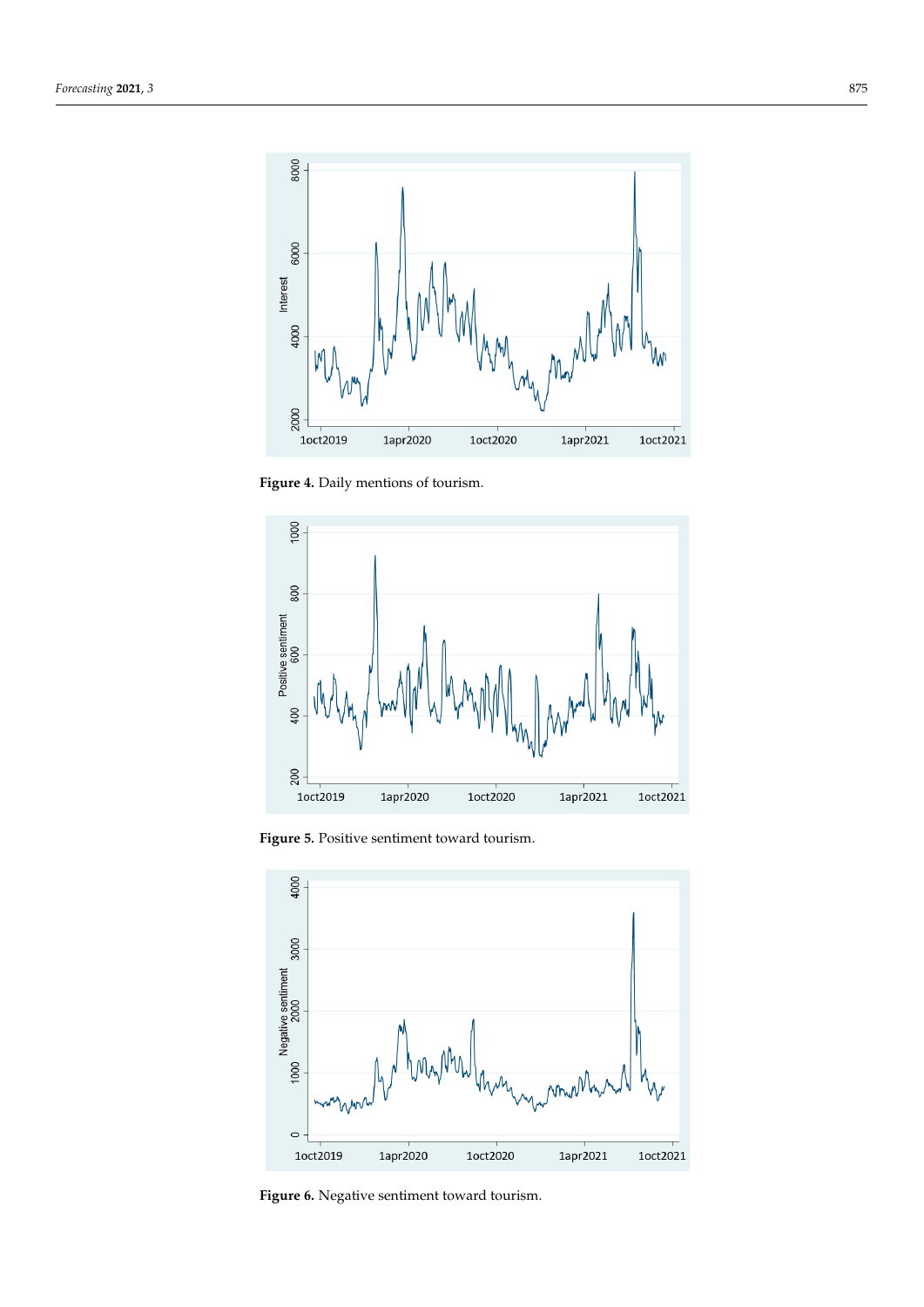The data analysis in Stata version 16 included several stages. The descriptive analysis and visual representation of the data were applied at the first stage of data analysis. The data on COVID-19 cases, vaccinations, interest toward tourism, and positive and negative sentiment were transformed into logarithms to narrow the range of the data [\[54\]](#page-13-31). A 7-day moving average was used to highlight longer-term trends and cycles, as well as to smooth out short-term fluctuations of the data [\[55\]](#page-13-32). All data were decomposed into trend and cycle components, using the Hodrick–Prescott filter [\[56](#page-14-0)[,57\]](#page-14-1).

All variables were tested for stationarity by applying the Augmented Dickey–Fuller test and the Kwiatkowski–Phillips–Schmidt–Shin test (KPSS) unit root tests [\[58,](#page-14-2)[59\]](#page-14-3). The Granger causality test was used to determine the ability of variables to predict future values of other variables [\[60\]](#page-14-4). The final stage of data analysis included using multiple time-series regression to explore the relationships between trend and cycle components of COVID-19 cases, vaccinations, news sentiment, interest toward tourism, and positive and negative sentiments toward tourism. The study applied the following models:

ln INTEREST<sub>t</sub> =  $\alpha_0 + \alpha_1 \times \ln \text{CASES}_t + \alpha_2 \times \ln \text{VACCINATIONS}_t + \alpha_3 \times \ln \text{NEWS}_t + \epsilon_{1t}$  (1) ln POSITIVE<sub>t</sub> =  $\alpha_0$  +  $\alpha_1$  × ln CASES<sub>t</sub> +  $\alpha_2$  × ln VACCINATIONS<sub>t</sub> +  $\alpha_3$  × ln NEWS<sub>t</sub> +  $\varepsilon_{2t}$  (2)

ln NEGATIVE<sub>t</sub> =  $\alpha_0$  +  $\alpha_1$  × ln CASES<sub>t</sub> +  $\alpha_2$  × ln VACCINATIONS<sub>t</sub> +  $\alpha_3$  × ln NEWS<sub>t</sub> +  $\varepsilon_{3t}$  (3)

#### **4. Results**

The descriptive statistics for COVID-cases, vaccinations, news sentiment, interest towards tourism, and positive and negative sentiment toward tourism are shown in Table [1.](#page-7-0) The total number of mentions of tourism fluctuates from 2209 to 7975 mentions per day (Mean = 3822, SD = 946). The share of positive sentiment toward tourism for the selected period ranges from  $0.067$  to  $0.211$  (Mean =  $0.12$ , SD =  $0.022$ ), while the share of negative sentiment is much higher and represents values from 0.122 to 0.477 (Mean = 0.22,  $SD = 0.048$ ). The mean value of COVID-19 cases per day is  $56,498$  (SD = 62309), while the number of fully vaccinated people per day is 246,955 (SD = 442117). The news sentiment scores for the selected period are mostly negative and represent values from  $-0.640$  to 0.152 (Mean =  $-0.155$ , SD = 0.230).

<span id="page-7-0"></span>

| Variable           | Obs. | Mean        | Std. Dev. | Min          | Max       |
|--------------------|------|-------------|-----------|--------------|-----------|
| Interest           | 727  | 3822.343    | 946.5366  | 2209         | 7975      |
| Positive sentiment | 727  | 0.1201      | 0.0219502 | 0.0673491    | 0.2105171 |
| Negative sentiment | 727  | 0.2159      | 0.0475    | 0.1224687    | 0.4772551 |
| COVID-19 cases     | 727  | 56,498.32   | 62,309.94 | 0            | 254,014.3 |
| Vaccinations       | 727  | 246,955.5   | 442,117.6 | 0            | 1,898,309 |
| <b>News</b>        | 727  | $-0.155122$ | 0.2299361 | $-0.6402459$ | 0.1515863 |

The augmented Dickey–Fuller (ADF) test and the Kwiatkowski–Phillips–Schmidt– Shin test (KPSS) unit root tests [\[58](#page-14-2)[,59\]](#page-14-3) were applied to test the stationarity of all variables. Tables [2](#page-8-0) and [3](#page-8-1) represent the results of the unit root tests for the standardized trend and cycle components of COVID-19 cases, vaccinations, news sentiment, interest toward tourism, and positive and negative sentiments toward tourism. The results show that all variables are stationary at the level form.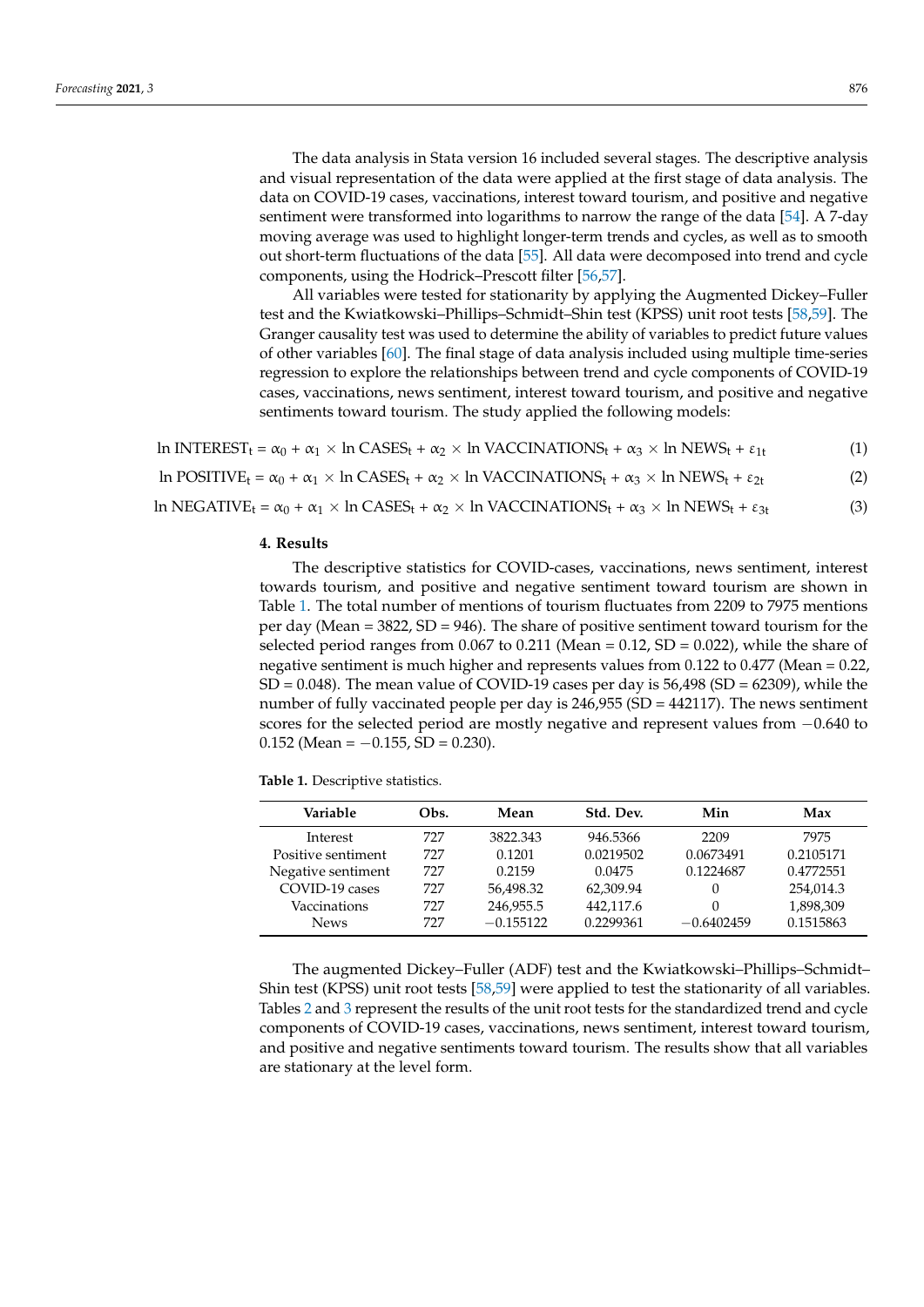|                    | ADF           |                     | <b>KPSS</b> |                                   | Integration      |
|--------------------|---------------|---------------------|-------------|-----------------------------------|------------------|
|                    | Level         | First<br>Difference | Level       | <b>First</b><br><b>Difference</b> |                  |
| Interest           | $-56.264$ *** | $-14.338$ ***       | $1.09***$   | $0.793$ ***                       | $I(0)$ or $I(1)$ |
| Positive sentiment | $-34.259$ *** | $-17.664$ ***       | $1.28***$   | $0.774$ ***                       | $I(0)$ or $I(1)$ |
| Negative sentiment | $-14.852$ *** | $-16.474$ ***       | $1.74$ ***  | $1.33***$                         | $I(0)$ or $I(1)$ |
| COVID-19 cases     | $-11.432$ *** | $-21.501$ ***       | $1.47***$   | $1.56***$                         | $I(0)$ or $I(1)$ |
| Vaccinations       | $-93.217$ *** | $-34.295$ ***       | $1.05***$   | $1.17***$                         | $I(0)$ or $I(1)$ |
| News sentiment     | $-26.010$ *** | $-34.759$ ***       | $1.8***$    | $0.889***$                        | $I(0)$ or $I(1)$ |

<span id="page-8-0"></span>**Table 2.** Stationarity test results for trend components.

Note: The symbol \*\*\* indicates the 1% significance level.

<span id="page-8-1"></span>**Table 3.** Stationarity test results for the cycle components.

|                    | ADF          |                            | <b>KPSS</b> |                            | Integration      |
|--------------------|--------------|----------------------------|-------------|----------------------------|------------------|
|                    | Level        | First<br><b>Difference</b> | Level       | First<br><b>Difference</b> |                  |
| Interest           | $-6.504$ *** | $-15.347$ ***              | $0.200$ *** | 0.017                      | I(0)             |
| Positive sentiment | $-7.882$ *** | $-17.885$ ***              | $0.140*$    | 0.008                      | I(0)             |
| Negative sentiment | $-7.487$ *** | $-17.686$ ***              | $0.229$ *** | 0.009                      | I(0)             |
| COVID-19 cases     | $-2.763$ *** | $-13.468$ ***              | $0.920$ *** | $0.280$ ***                | $I(0)$ or $I(1)$ |
| Vaccinations       | $-3.178$ *** | $-8.319$ ***               | $1.230$ *** | $0.898***$                 | $I(0)$ or $I(1)$ |
| News sentiment     | $-4.806$ *** | $-8.108$ ***               | $1.290$ *** | $0.177**$                  | $I(0)$ or $I(1)$ |

Note: The symbols \*, \*\*, and \*\*\* indicate the 10%, 5%, and 1% significance levels.

The Granger causality test results are demonstrated in Tables [4](#page-8-2) and [5.](#page-9-0) A Granger test is applied to determine whether a time series is useful for causing another time series [\[60\]](#page-14-4). The results show that the null hypotheses that trend components of COVID-19 cases, number of vaccinated people, and news sentiment cause trend components of interest toward tourism, positive sentiment, and negative sentiment cannot be rejected, with the exception of the effects of vaccination on interest towards tourism. The causality is strong for the effects of COVID-19 cases, vaccines, and news on positive sentiment toward tourism, as well as for the effects of news on negative sentiment toward tourism. At the same time, only the cycle component of COVID-19 cases has the potential to predict interest in tourism, while cycle components of all independent variables (COVID-19 cases, vaccines, and news sentiment) have the ability to predict future values of positive sentiment toward tourism.

<span id="page-8-2"></span>**Table 4.** Granger causality test results with trend components.

|                                                   | Lags | Chi <sub>2</sub> | Prob > Chi2 |
|---------------------------------------------------|------|------------------|-------------|
| COVID-19 cases $\rightarrow$ Interest             |      | 6.656            | $0.084*$    |
| Vaccinations $\rightarrow$ Interest               |      | 1.410            | 0.703       |
| News sentiment $\rightarrow$ Interest             |      | 6.967            | $0.073*$    |
| $COVID-19$ cases $\rightarrow$ Positive sentiment | 4    | 13.426           | $0.004$ *** |
| Vaccinations $\rightarrow$ Positive sentiment     |      | 42.2             | $0.000$ *** |
| News sentiment $\rightarrow$ Positive sentiment   | 4    | 31.124           | $0.000$ *** |
| COVID-19 cases $\rightarrow$ Negative sentiment   |      | 24.484           | $0.000*$    |
| Vaccinations $\rightarrow$ Negative sentiment     | 4    | 6.471            | $0.091*$    |
| News sentiment $\rightarrow$ Negative sentiment   |      | 14.703           | $0.002$ *** |

Note: The symbols \* and \*\*\* indicate the 10% and 1% significance levels.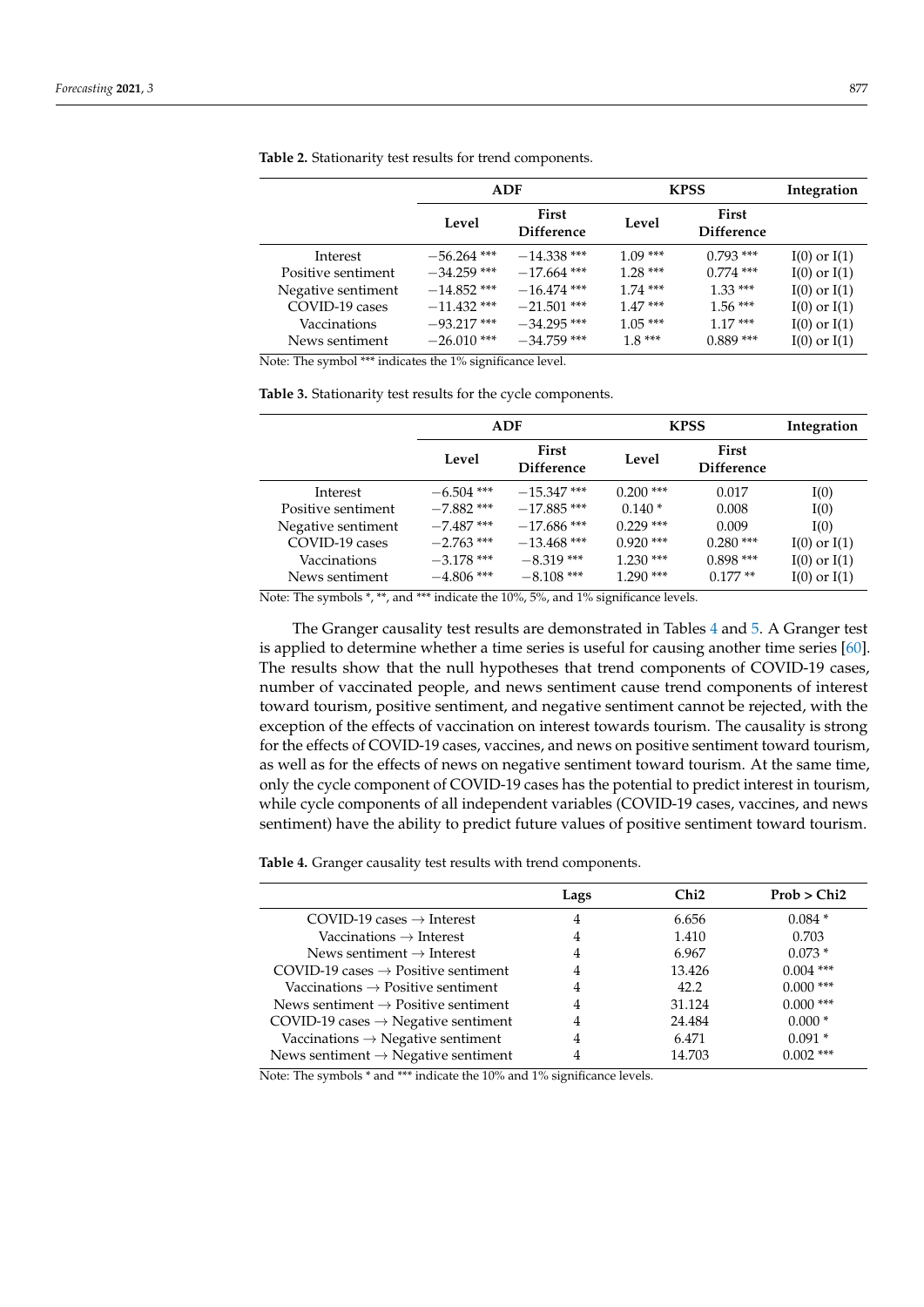|                                                   | Lags          | Chi2   | Prob > Chi2 |
|---------------------------------------------------|---------------|--------|-------------|
| COVID-19 cases $\rightarrow$ Interest             | າ             | 5.294  | $0.071*$    |
| Vaccinations $\rightarrow$ Interest               | າ             | 0.487  | 0.784       |
| News sentiment $\rightarrow$ Interest             |               | 1.922  | 0.383       |
| $COVID-19$ cases $\rightarrow$ Positive sentiment | 2             | 5.042  | $0.080*$    |
| Vaccinations $\rightarrow$ Positive sentiment     |               | 7.901  | $0.019**$   |
| News sentiment $\rightarrow$ Positive sentiment   | $\mathcal{D}$ | 5.256  | $0.072*$    |
| COVID-19 cases $\rightarrow$ Negative sentiment   |               | 17.744 | 0.418       |
| Vaccinations $\rightarrow$ Negative sentiment     | າ             | 4.56   | 0.102       |
| News sentiment $\rightarrow$ Negative sentiment   |               | 0.749  | 0.688       |

<span id="page-9-0"></span>**Table 5.** Granger causality test results with cycle components.

Note: The symbols \* and \*\* indicate the 10% and 5% significance levels.

The regression results demonstrate the significant effects of trend components of COVID-19 cases, vaccinations, and news sentiment on interest toward tourism and positive sentiment toward tourism. The number of COVID-19 cases negatively affects people's interest in tourism. A 1% growth in COVID-19 cases has an estimated 0.416% decrease effect on the number of daily mentions of tourism on social media. The effects of news sentiment are also negative. A 1% increase in news sentiment score leads to a 1.25% decrease in the interest toward tourism. The influence of the number of vaccinated people on the interest in tourism is positive and significant.

The effects of trend components of daily COVID-19 cases and the number of vaccinated people on positive sentiment toward tourism is negative and significant. A 1% increase in COVID-19 cases leads to a 0.091% decrease effect on the positive sentiment, while a 1% increase in the number of vaccinations has an estimated 0.84% decrease effect on the positive sentiment. News sentiment positively affects positive sentiment toward tourism  $(\beta = 1.070$  \*\*\*).

The influence of trend components of COVID-19 cases and news sentiment also have significant effects on negative sentiment toward tourism, while the influence of trend components of vaccinations on negative sentiment is not significant. A 1% increase in trend components of COVID-19 cases leads to a 0.657% increase in trend components of negative sentiment toward tourism, while a 1% increase in trend components of news sentiment has an estimated 0.405% decrease effect on the trend components of negative sentiment.

The results also demonstrate significant effects of cycle components of COVID-19 cases on interest toward tourism (β =  $-0.179$  \*\*\*) and negative sentiment (β = 0.657 \*\*\*), the significant effects of cycle components of vaccination on positive sentiment toward tourism ( $β = 0.090$ <sup>\*\*</sup>), as well as the negative effects of cycle components of news sentiment on interest toward tourism (β =  $-0.126$ <sup>\*</sup>). However, considering the Granger causality test results, only the effects of the cycle components of COVID-19 cases on interest toward tourism and the influence of cycle components of the number of vaccinated people on positive sentiment toward tourism should be taken into account. The estimated effects of COVID-19 statistics and news sentiment on attitudes toward tourism are shown in Table [6.](#page-9-1)

**Table 6.** Estimated effects of COVID-19 statistics and news sentiment on attitudes towards tourism.

<span id="page-9-1"></span>

|                          | <b>Interest</b>                          |                                       | <b>Positive Sentiment</b>               |                                         | <b>Negative Sentiment</b>              |                                        |
|--------------------------|------------------------------------------|---------------------------------------|-----------------------------------------|-----------------------------------------|----------------------------------------|----------------------------------------|
|                          | Trend<br>$R^2 = 0.456$ ;<br>$F = 202.46$ | Cycles<br>$R^2 = 0.020$<br>$F = 4.97$ | Trend<br>$R^2 = 0.695;$<br>$F = 550.87$ | Cycles<br>$R^2 = 0.012$ ;<br>$F = 2.89$ | Trend<br>$R^2 = 0.667$<br>$F = 482.85$ | Cycles<br>$R^2 = 0.027;$<br>$F = 6.77$ |
| COVID-19<br>cases        | $-0.4159$ ***                            | $-0.1790$ ***                         | $-0.0910$ ***                           | $-0.0298$                               | $0.6568$ ***                           | $0.2025$ ***                           |
| Vaccinations             | 1.1099 ***                               | $-0.0521$                             | $-0.8393$ ***                           | $0.0902**$                              | $-0.0682$                              | 0.0338                                 |
| <b>News</b><br>sentiment | $-1.2594$ ***                            | $-0.1265*$                            | $1.0704$ ***                            | 0.0375                                  | $-0.4051$ ***                          | 0.0787                                 |

Note: The symbols \*, \*\*, and \*\*\* indicate the 10%, 5%, and 1% significance levels.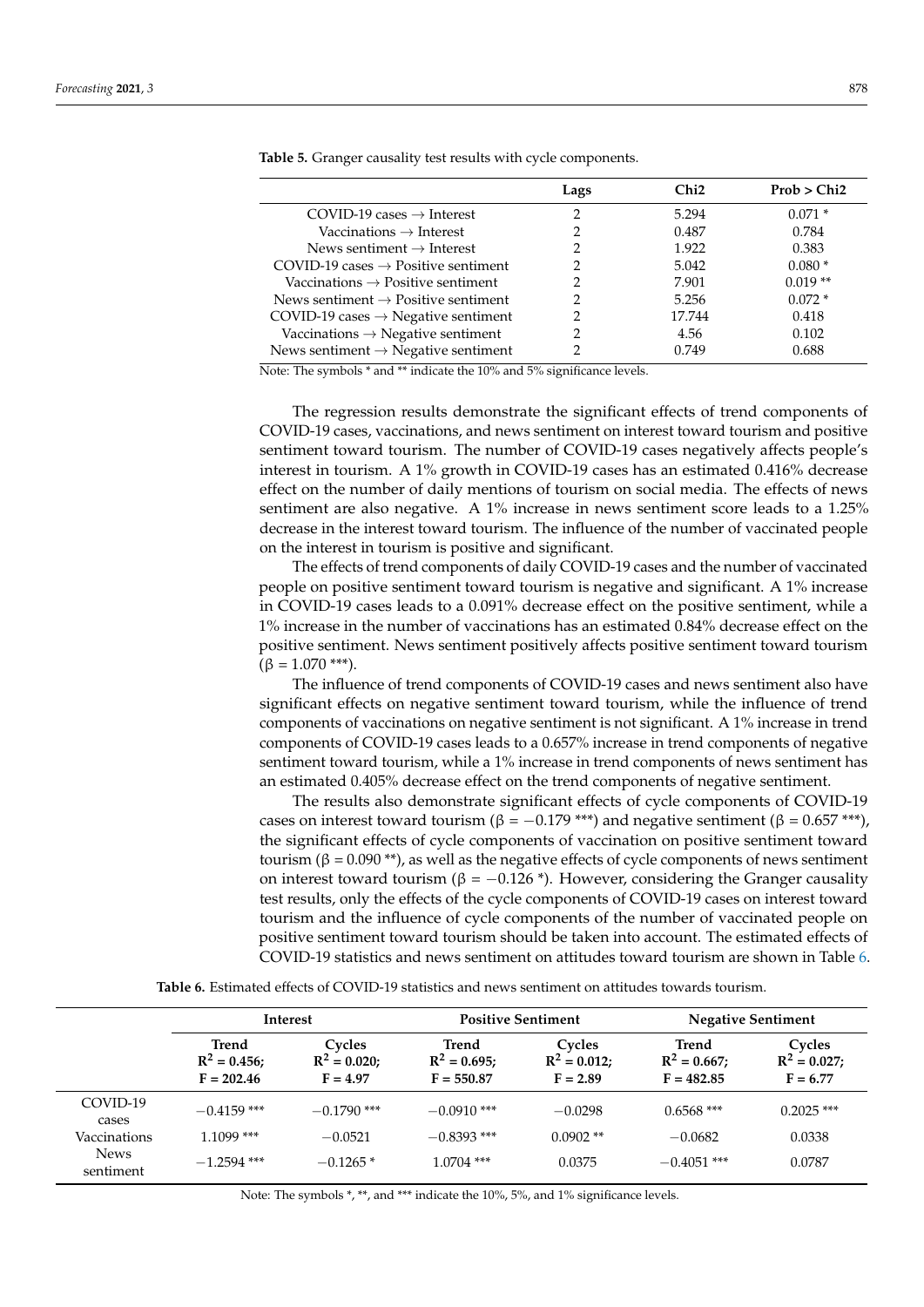#### **5. Discussion**

The COVID-19 pandemic has influenced peoples' lives in many ways, including their attitudes toward tourism. This study analyzed the effects of COVID-19 cases, the number of vaccinated people, and news sentiment on attitudes toward tourism in the U.S. by using time-series analysis. The results demonstrate that COVID-19 statistics and media coverage have significant effects on interest toward tourism, as well as the positive and negative sentiment toward tourism. The study found that the number of COVID-19 cases negatively affects people's interest toward tourism. These results can be explained by travel bans and other restrictions caused by the COVID-19 pandemic, as well as people's risk perceptions for catching the disease.

At the same time, the regression results demonstrate that the number of vaccinated people positively influenced the number of mentions of tourism in social media. These results might be explained by the notion that the presence of more vaccinated individuals will increase the opportunities to travel, thus lessening fear. Additionally, many regions or specific businesses have required proof of vaccination, which might decrease hesitancy. Simultaneously, the effects of the number of vaccinated people on positive sentiment toward tourism are negative. These effects might be attributed to obligatory travel vaccination requirements introduced by governments, tourist destinations, and tourism providers. These requirements intensified as the number of people vaccinated increased, which could be negatively perceived by travelers. On the other hand, vaccine confidence influences people's willingness to travel that in the case of travel restrictions might cause negative attitudes toward tourism. The negative effects of vaccinations on positive sentiment toward tourism demand additional investigation in cross-sectional studies.

The study results demonstrate that the influence of daily COVID-19 cases and the number of vaccinated people on positive sentiment toward tourism is negative and significant, while there is a positive relationship between the number of COVID-19 cases and negative sentiment toward tourism. Previous studies show that the spread of disease increases people's health risk perception related to travel activities. Higher levels of risk perceptions lead to lower travel intentions [\[35](#page-13-12)[,61\]](#page-14-5). This pandemic has been punctuated by the presence of strict travel bans and variant strains that initiated additional fear or re-closures. It is no surprise, then, that greater numbers of COVID-19 cases increased the number of mentions of tourism in social media attached to negative sentiment.

The effects of the news sentiment index on interest toward tourism are negative and significant. The Daily News Sentiment Index represents sentiment scores for economicrelated news articles in the U.S. [\[51\]](#page-13-28), which increased after May 2020 due to relief payments, homeowner assistance, COVID-19 recovery funds, and other governmental resources in the U.S. However, travel restrictions remained effective in 2020–2021, which might result in lower interest toward tourism. The relationships between news media coverage and interest towards tourism demand additional investigation in future studies. On the one hand, tourists' risk perceptions are influenced by negative media coverage and framing of risk information [\[62](#page-14-6)[,63\]](#page-14-7). On the other hand, knowledge about the current situation and availability of information might positively affect people's intentions to travel [\[64\]](#page-14-8).

The negative effects of cycle components of COVID-19 cases on interest toward tourism can be explained by tourists' risk perceptions that are influenced by the gravity of the health risk event [\[62,](#page-14-6)[65\]](#page-14-9) and have significant effects on travel intentions [\[66](#page-14-10)[,67\]](#page-14-11). The effects of the cycle components of the number of vaccinated people on positive sentiment toward tourism can be explained by the hope to travel in the short term. However, it is important to differentiate the long-term effects represented by trend components and short-term effects represented by cycle components. The results demonstrate different magnitudes of the coefficients in the trend and cycle equations. The effect size of the influence of trend components of COVID-19 cases on interest and sentiment toward tourism is larger than that for the cycle components, which can be explained by uncertainty related to travel opportunities in the nearest future and hope for tourism recovery in the long run.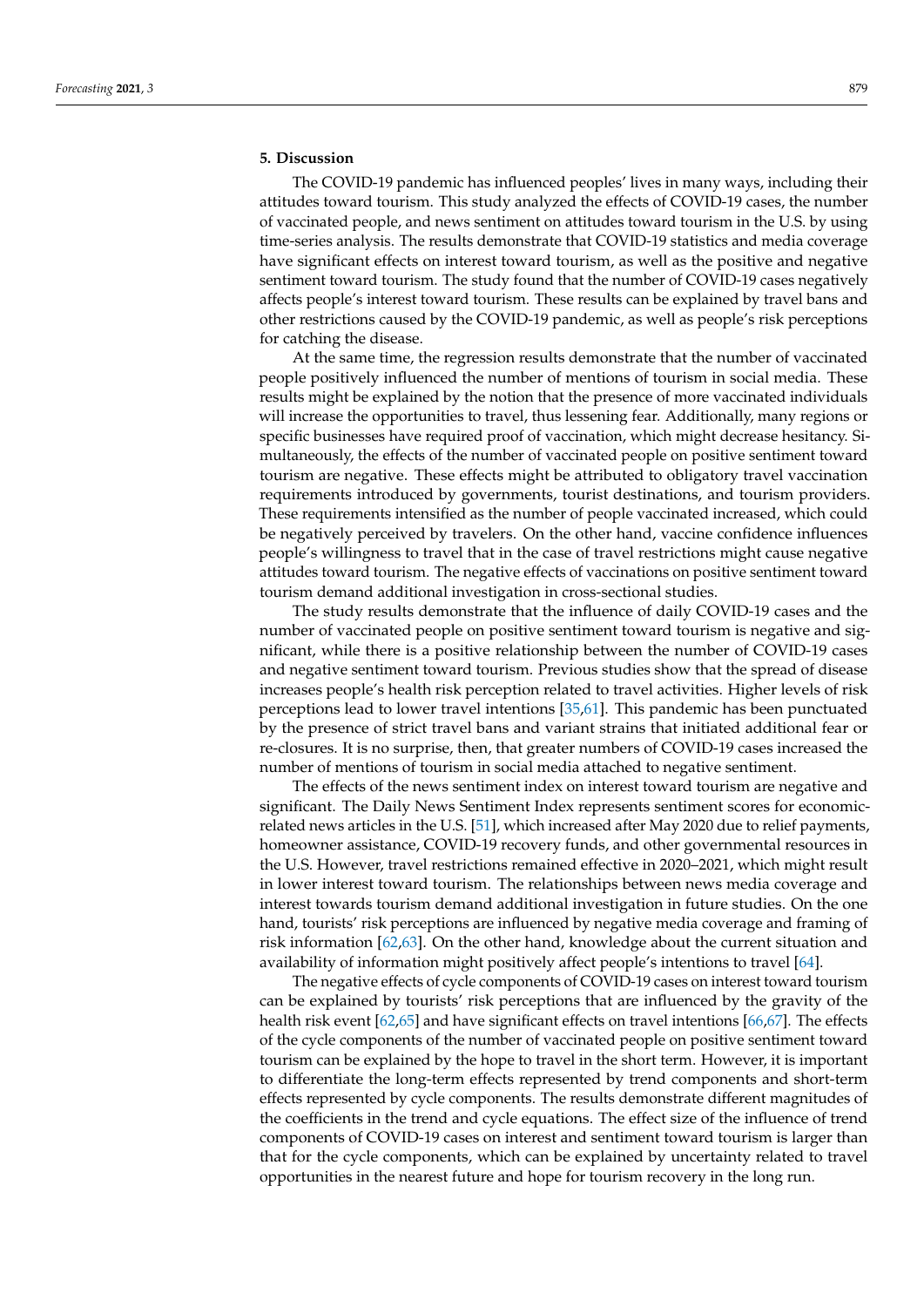The study results contribute to existing literature by describing additional effects of the COVID-19 pandemic on attitudes toward tourism. Specifically, the study demonstrates significant causal relationships between COVID-19 statistics and positive and negative sentiment toward tourism. Based on the theory of planned behavior, peoples' attitudes influence behavioral intentions and real behavior [\[68\]](#page-14-12). Therefore, it is important to explore tourists' and residents' attitudes amid the COVID-19 pandemic to predict their future travel behavior and attitudes toward tourism. It was also supportive of the perceived risk theory's focus on consumers being less likely to partake in potentially risky behavior when deciding to participate. In this case, physical and health risks were both real and perceived and impacted travel intentions.

Methodologically, the study suggests using social media sentiment analysis as an opportunity to measure the total number of daily mentions of tourism as a proxy of interest toward tourism and the share of positive and negative sentiment toward tourism as a proxy of attitudes toward tourism. These metrics can be applied in future studies of residents' and tourists' emotional states, perceptions, and behavioral intentions during and after the COVID-19 pandemic. Additionally, social media sentiment analysis can act as a forecasting device to predict future behavioral patterns based on historical sentiment data. Time series models help predict future trends in tourism based on historical patterns [\[69\]](#page-14-13), and social media sentiment analysis using a time-series model allows us to view a larger cross-section of people and their immediate thoughts. Additionally, researchers will help reshape the industry in a post-COVID-19 world through innovative research [\[70\]](#page-14-14), suggesting useful and obtainable methods of data collection that can benefit all stakeholders.

The study also provides important practical implications for government authorities, destination marketing and management organizations, and tourism providers. Tourism stakeholders should understand the effects of the COVID-19 statistics and news coverage on attitudes toward tourism and forecast the demand for tourism products considering the current and prospective rates of the disease. The news sentiment scores based on economics-related news articles were also found to be an important predictor of attitudes toward tourism. Governmental authorities and international organizations might affect tourists' and residents' attitudes through press releases, press conferences, social media posts, and other publicity tools. It might be also useful for destination management organizations and tourism bodies to explore the disease statistics and news sentiment index on a weekly basis and develop policies, programs, and marketing plans considering their effects of attitudes toward tourism. The previous literature describes the effects of online sentiment on tourism demand [17-[20\]](#page-12-18). Therefore, the study results provide an opportunity to regress tourism demand on different sentiment measures with the moderating effects of COVID-19 statistics and generate out-of-sample tourism demand forecasts. Tourismdemand modelling demonstrated the strong impact of COVID-19 statistics on sentiment toward tourism, which will help to improve the out-of-sample accuracy of respective forecasts [\[71\]](#page-14-15).

Using social media sentiment analysis can be considered a limitation of the study. The sentiment analysis of social media cannot capture the complexity of human language and semantic ambiguity. Though analysis is quantitatively operationalized, the posts themselves are necessarily subjective [\[39\]](#page-13-16). Furthermore, social media posts might also contain advertisements, spam, and bipolar texts. The limitations of COVID-19 statistics can also affect the study results. In some cases, COVID-19 causes a mild illness with immediate symptoms, which might lead to delays in COVID-19 cases reported by the Centers for Disease Control and Prevention. There are also variations in reporting techniques by different states and territories. There are likewise potential effects of confounding variables, such as people's health, previous experience, the level of involvement in tourism, etc. [\[72,](#page-14-16)[73\]](#page-14-17). The study obtained secondary data from the COVID Data Tracker, News Sentiment Index, and social media listening tools that do not provide an opportunity to differentiate subjects based on their personal, contextual, and demographic characteristics.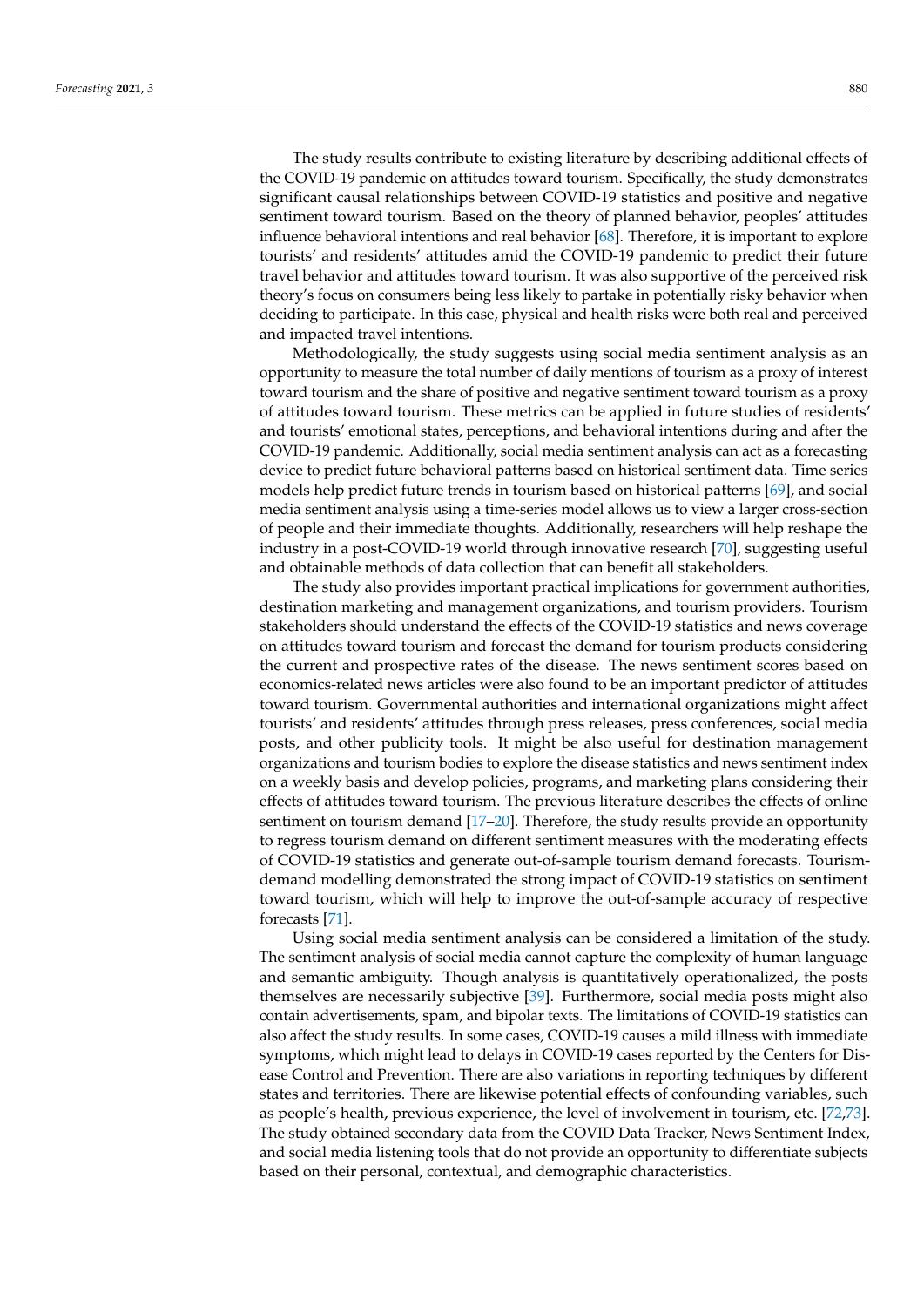To more deeply understand the meanings that people assign to their perceptions of tourism and explore the effects of additional factors, future studies should conduct interviews and cross-sectional surveys by asking questions about respondents' characteristics, attitudes toward tourism, health risk perceptions, and behavioral intentions. In addition, the study was conducted in the U.S., but the effects of COVID-19 statistics on attitudes toward tourism might be different in other countries. Previous studies found that pandemics disproportionately impacted developing countries [\[7](#page-12-6)[,74\]](#page-14-18). Therefore, further research might replicate this study in different national and regional destinations.

**Author Contributions:** Conceptualization, M.G., J.R. and A.F.; Data curation, M.G.; Formal analysis, M.G. and J.R.; Methodology, M.G. and J.R.; Writing—original draft, M.G. and C.B.; Writing—review & editing, M.G., J.R., C.B. and A.F. All authors have read and agreed to the published version of the manuscript.

**Funding:** The authors would like to acknowledge the financial support of the UCF Seed Funding program (AWD00000898).

**Institutional Review Board Statement:** Not applicable.

**Informed Consent Statement:** Not applicable.

**Data Availability Statement:** Not applicable.

**Conflicts of Interest:** The authors declare no conflict of interest.

#### **References**

- <span id="page-12-0"></span>1. Sands, P.; Turabi, A.E.; Saynisch, P.A.; Dzau, V.J. Assessment of economic vulnerability to infectious disease crises. *Lancet* **2016**, *388*, 2443–2448. [\[CrossRef\]](http://doi.org/10.1016/S0140-6736(16)30594-3)
- <span id="page-12-1"></span>2. Chen, M.-H.; Jang, S.-C.; Kim, W.G. The impact of the SARS outbreak on Taiwanese hotel stock performance: An event-study approach. *Hosp. Manag.* **2007**, *26*, 200–212. [\[CrossRef\]](http://doi.org/10.1016/j.ijhm.2005.11.004) [\[PubMed\]](http://www.ncbi.nlm.nih.gov/pubmed/32287849)
- <span id="page-12-2"></span>3. Haque, T.H.; Haque, M.O. The swine flu and its impacts on tourism in Brunei. *J. Hosp. Tour. Manag.* **2018**, *36*, 92–101. [\[CrossRef\]](http://doi.org/10.1016/j.jhtm.2016.12.003)
- <span id="page-12-3"></span>4. Pine, R.; McKercher, B. The impact of SARS on Hong Kong's tourism industry. *Int. J. Contemp. Hosp. Manag.* **2004**, *16*, 139–143. [\[CrossRef\]](http://doi.org/10.1108/09596110410520034)
- <span id="page-12-4"></span>5. Law, R. A perspective of SARS and education in hospitality and tourism. *J. Teach. Travel Tour.* **2005**, *5*, 53–59. [\[CrossRef\]](http://doi.org/10.1300/J172v05n04_04)
- <span id="page-12-5"></span>6. Škare, M.; Riberio Soriano, D.; Porada-Rochoń, M. Impact of COVID-19 on the travel and tourism industry. *Technol. Forecast. Soc. Chang.* **2021**, *163*, 120469. [\[CrossRef\]](http://doi.org/10.1016/j.techfore.2020.120469)
- <span id="page-12-6"></span>7. Aronica, M.; Pizzuto, P.; Sciortino, C. COVID-19 And Tourism: What Can We Learn From The Past? *World Econ.* **2021**. [\[CrossRef\]](http://doi.org/10.1111/twec.13157) [\[PubMed\]](http://www.ncbi.nlm.nih.gov/pubmed/34226792)
- <span id="page-12-7"></span>8. United Nations World Tourism Organization. International Tourism and COVID-19. 2021. Available online: [https://www.unwto.](https://www.unwto.org/international-tourism-and-covid-19) [org/international-tourism-and-covid-19](https://www.unwto.org/international-tourism-and-covid-19) (accessed on 17 November 2021).
- <span id="page-12-8"></span>9. Boone, L. Tackling the fallout from COVID-19. In *Economics in the Time of COVID-19*; Baldwin, R., di Mauro, B.W., Eds.; CEPR Press: London, UK, 2020; pp. 37–44.
- <span id="page-12-9"></span>10. Ludvigson, S.C. Consumer confidence and consumer spending. *J. Econ. Perspect.* **2004**, *18*, 29–50. [\[CrossRef\]](http://doi.org/10.1257/0895330041371222)
- <span id="page-12-10"></span>11. Godovykh, M.; Tasci, A.D. The influence of post-visit emotions on destination loyalty. *Tour. Rev.* **2020**, *76*, 277–288. [\[CrossRef\]](http://doi.org/10.1108/TR-01-2020-0025)
- <span id="page-12-11"></span>12. Hsu, C.H.; Huang, S. An extension of the theory of planned behavior model for tourists. *J. Hosp. Tour. Res.* **2012**, *36*, 390–417. [\[CrossRef\]](http://doi.org/10.1177/1096348010390817)
- <span id="page-12-12"></span>13. Ajzen, I. The theory of planned behavior. *Organ. Behav. Hum. Decis. Process.* **1991**, *50*, 179–211. [\[CrossRef\]](http://doi.org/10.1016/0749-5978(91)90020-T)
- <span id="page-12-13"></span>14. McGuirk, M. Performing social media analytics with Brandwatch for Classrooms: A platform review. *J. Mark. Anal.* **2021**, *9*, 363–378. [\[CrossRef\]](http://doi.org/10.1057/s41270-021-00128-5)
- <span id="page-12-14"></span>15. Neri, F.; Aliprandi, C.; Capeci, F.; Cuadros, M.; By, T. Sentiment analysis on social media. In Proceedings of the 2012 IEEE/ACM International Conference on Advances in Social Networks Analysis and Mining, Istanbul, Turkey, 26–29 August 2012. [\[CrossRef\]](http://doi.org/10.1109/ASONAM.2012.164)
- <span id="page-12-15"></span>16. Yue, L.; Chen, W.; Li, X.; Zuo, W.; Yin, M. A survey of sentiment analysis in social media. *Knowl. Inf. Syst.* **2019**, *60*, 617–663. [\[CrossRef\]](http://doi.org/10.1007/s10115-018-1236-4)
- <span id="page-12-16"></span>17. Li, H.; Hu, M.; Li, G. Forecasting tourism demand with multisource big data. *Ann. Tour. Res.* **2020**, *83*, 102912. [\[CrossRef\]](http://doi.org/10.1016/j.annals.2020.102912)
- 18. Mehraliyev, F.; Chan, I.C.C.; Kirilenko, A.P. Sentiment analysis in hospitality and tourism: A thematic and methodological review. *Int. J. Contemp. Hosp. Manag.* **2021**. [\[CrossRef\]](http://doi.org/10.1108/IJCHM-02-2021-0132)
- <span id="page-12-17"></span>19. Önder, I.; Gunter, U.; Scharl, A. Forecasting tourist arrivals with the help of web sentiment: A mixed-frequency modeling approach for big data. *Tour. Anal.* **2019**, *24*, 437–452. [\[CrossRef\]](http://doi.org/10.3727/108354219X15652651367442)
- <span id="page-12-18"></span>20. Johnson, J.D.; Snepenger, D.J.; Akis, S. Residents' perceptions of tourism development. *Ann. Tour. Res.* **1994**, *21*, 629–642. [\[CrossRef\]](http://doi.org/10.1016/0160-7383(94)90124-4)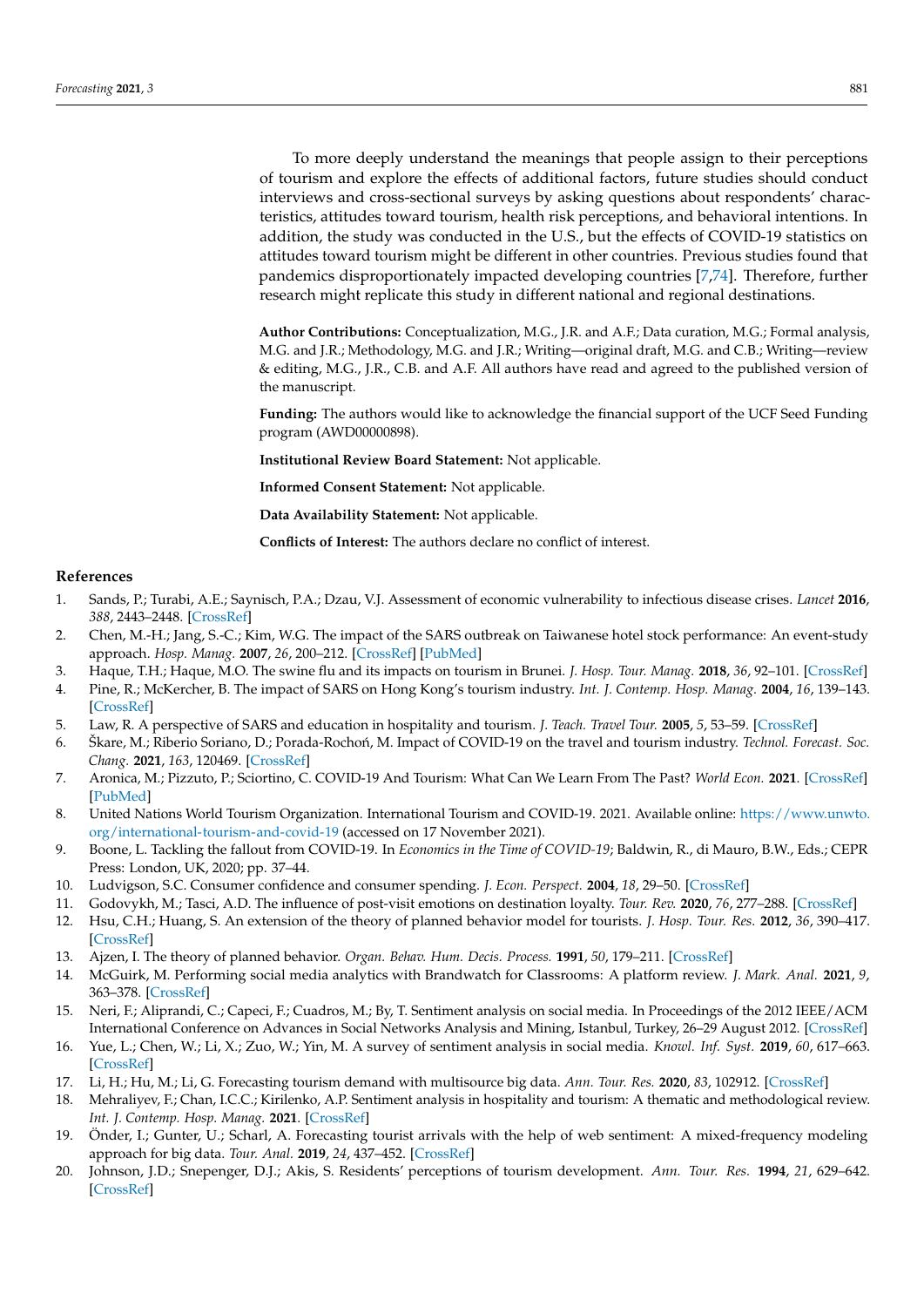- 21. Seetanah, B. Assessing the dynamic economic impact of tourism for island economies. *Ann. Tour. Res.* **2011**, *38*, 291–308. [\[CrossRef\]](http://doi.org/10.1016/j.annals.2010.08.009)
- <span id="page-13-0"></span>22. Godovykh, M.; Ridderstaat, J. Health outcomes of tourism development: A longitudinal study of the impact of tourism arrivals on residents' health. *J. Destin. Mark. Manag.* **2020**, *17*, 100462. [\[CrossRef\]](http://doi.org/10.1016/j.jdmm.2020.100462)
- <span id="page-13-1"></span>23. Godovykh, M.; Ridderstaat, J.; Fyall, A. The well-being impacts of tourism: Long-term and short-term effects of tourism development on residents' happiness. *Tour. Econ.* **2021**. [\[CrossRef\]](http://doi.org/10.1177/13548166211041227)
- 24. Hadinejad, A.; Moyle, B.D.; Scott, N.; Kralj, A.; Nunkoo, R. Residents' attitudes to tourism: A review. *Tour. Rev.* **2019**, *74*, 150–165. [\[CrossRef\]](http://doi.org/10.1108/TR-01-2018-0003)
- <span id="page-13-2"></span>25. Scott, D.; Hall, C.M.; Gössling, S. Global tourism vulnerability to climate change. *Ann. Tour. Res.* **2019**, *77*, 49–61. [\[CrossRef\]](http://doi.org/10.1016/j.annals.2019.05.007)
- <span id="page-13-3"></span>26. Yang, L. Ethnic tourism and cultural representation. *Ann. Tour. Res.* **2011**, *38*, 561–585. [\[CrossRef\]](http://doi.org/10.1016/j.annals.2010.10.009)
- <span id="page-13-4"></span>27. Liang, Z.-X.; Bao, J.-G. Tourism gentrification in Shenzhen, China: Causes and socio-spatial consequences. *Tour. Geogr.* **2015**, *17*, 461–481. [\[CrossRef\]](http://doi.org/10.1080/14616688.2014.1000954)
- <span id="page-13-5"></span>28. Gursoy, D.; Rutherford, D.G. Host attitudes towards tourism: An improved structural model. *Ann. Tour. Res.* **2004**, *31*, 495–516. [\[CrossRef\]](http://doi.org/10.1016/j.annals.2003.08.008)
- <span id="page-13-6"></span>29. Easterling, D.S. The residents' perspective in tourism research: A review and synthesis. *J. Travel Tour. Mark.* **2004**, *17*, 45–62. [\[CrossRef\]](http://doi.org/10.1300/J073v17n04_05)
- <span id="page-13-7"></span>30. McKercher, B.; Wang, D.; Park, E. Social impacts as a function of place change. *Ann. Tour. Res.* **2015**, *50*, 52–66. [\[CrossRef\]](http://doi.org/10.1016/j.annals.2014.11.002)
- <span id="page-13-8"></span>31. Andereck, K.; Pachmeyer, A.; Zhao, S. Resident Attitudes towards Tourism—The State of Knowledge. Available online: <https://scholarworks.umass.edu/cgi/viewcontent.cgi?article=1714&context=ttra> (accessed on 17 November 2021).
- <span id="page-13-9"></span>32. Crompton, J.L. Motivations for pleasure vacations. *Ann. Tour. Res.* **1979**, *4*, 184–194. [\[CrossRef\]](http://doi.org/10.1016/0160-7383(79)90004-5)
- <span id="page-13-10"></span>33. Moscardo, G.; Dann, G.; McKercher, B. Do tourists travel for the discovery of "self" or search for the "other"? *Tour. Recreat. Res.* **2014**, *39*, 81–106. [\[CrossRef\]](http://doi.org/10.1080/02508281.2014.11081328)
- <span id="page-13-11"></span>34. Tasci, A.D.A.; Ko, Y.J. Travel needs revisited. *J. Vacat. Mark.* **2017**, *23*, 20–36. [\[CrossRef\]](http://doi.org/10.1177/1356766715617499)
- <span id="page-13-12"></span>35. Godovykh, M.; Pizam, A.; Bahja, F. Antecedents and outcomes of health risk perceptions in tourism, following the COVID-19 pandemic. *Tour. Rev.* **2021**, *76*, 737–748. [\[CrossRef\]](http://doi.org/10.1108/TR-06-2020-0257)
- <span id="page-13-13"></span>36. Mitchell, V.W. Understanding consumers' behaviour: Can perceived risk theory help? *Manag. Decis.* **1992**, *30*, 26–31. [\[CrossRef\]](http://doi.org/10.1108/00251749210013050)
- <span id="page-13-14"></span>37. Hwang, J.; Choe, J.Y. Exploring perceived risk in building successful drone food delivery services. *Int. J. Contemp. Hosp. Manag.* **2019**, *31*, 3249–3269. [\[CrossRef\]](http://doi.org/10.1108/IJCHM-07-2018-0558)
- <span id="page-13-15"></span>38. Sánchez-Cañizares, S.M.; Cabeza-Ramírez, L.J.; Muñoz-Fernández, G.; Fuentes-García, F.J. Impact of the perceived risk from COVID-19 on intention to travel. *Curr. Issues Tour.* **2021**, *24*, 970–984. [\[CrossRef\]](http://doi.org/10.1080/13683500.2020.1829571)
- <span id="page-13-16"></span>39. Liu, B. *Sentiment Analysis: Mining Opinions, Sentiments, and Emotions*; Cambridge University Press: Cambridge, UK, 2015.
- <span id="page-13-17"></span>40. Hasegawa, S.; Suzuki, T.; Yagahara, A.; Kanda, R.; Aono, T.; Yajima, K.; Ogasawara, K. Changing emotions about Fukushima related to the Fukushima nuclear power station accident–how rumors determined people's attitudes: Social media sentiment analysis. *J. Med. Internet Res.* **2020**, *22*, e18662. [\[CrossRef\]](http://doi.org/10.2196/18662)
- <span id="page-13-18"></span>41. Liu, S.; Liu, J. Public attitudes towards COVID-19 vaccines on English-language Twitter: A sentiment analysis. *Vaccine* **2021**, *39*, 5499–5505. [\[CrossRef\]](http://doi.org/10.1016/j.vaccine.2021.08.058) [\[PubMed\]](http://www.ncbi.nlm.nih.gov/pubmed/34452774)
- <span id="page-13-19"></span>42. Nemes, L.; Kiss, A. Social media sentiment analysis based on COVID-19. *J. Inf. Telecommun.* **2020**, *5*, 1–15. [\[CrossRef\]](http://doi.org/10.1080/24751839.2020.1790793)
- <span id="page-13-20"></span>43. Barua, S.; Nath, S.D. The impact of COVID-19 on air pollution: Evidence from global data. *J. Clean. Prod.* **2021**, *298*, 1–10. [\[CrossRef\]](http://doi.org/10.1016/j.jclepro.2021.126755) [\[PubMed\]](http://www.ncbi.nlm.nih.gov/pubmed/34754147)
- <span id="page-13-21"></span>44. Dube, K.; Nhamo, G.; Chikodzi, D. COVID-19 cripples global restaurant and hospitality industry. *Curr. Issues Tour.* **2021**, *24*, 1487–1490. [\[CrossRef\]](http://doi.org/10.1080/13683500.2020.1773416)
- <span id="page-13-22"></span>45. Qiu, R.T.R.; Park, J.; Li, S.; Song, H. Social costs of tourism during the COVID-19 pandemic. *Ann. Tour. Res.* **2020**, *84*, 102994. [\[CrossRef\]](http://doi.org/10.1016/j.annals.2020.102994)
- <span id="page-13-23"></span>46. Farzanegan, M.R.; Gholipour, H.F.; Feizi, M.; Nunkoo, R.; Andargoli, A.E. International tourism and outbreak of coronavirus (COVID-19): A cross-country analysis. *J. Travel Res.* **2020**, *60*, 687–692. [\[CrossRef\]](http://doi.org/10.1177/0047287520931593)
- <span id="page-13-24"></span>47. Kamata, H. Tourist destination residents' attitudes towards tourism during and after the COVID-19 pandemic. *Curr. Issues Tour.* **2021**, 1–16. [\[CrossRef\]](http://doi.org/10.1080/13683500.2021.1881452)
- <span id="page-13-25"></span>48. Joo, D.; Xu, W.; Lee, J.; Lee, C.-K.; Woosman, K.M. Residents' perceived risk, emotional solidarity, and support for tourism amidst the COVID-19 pandemic. *J. Destin. Mark. Manag.* **2021**, *19*, 100553. [\[CrossRef\]](http://doi.org/10.1016/j.jdmm.2021.100553)
- <span id="page-13-26"></span>49. Landry, C.E.; Bergstrom, J.; Salazar, J.; Turner, D. How has the COVID-29 pandemic affected outdoor recreation in the U.S.? A revealed preference approach. *Appl. Econ. Policy* **2021**, *43*, 443–457.
- <span id="page-13-27"></span>50. CDC. COVID Data Tracker. 2021. Available online: <https://covid.cdc.gov/covid-data-tracker/#datatracker-home> (accessed on 17 November 2021).
- <span id="page-13-28"></span>51. Buckman, S.R.; Shapiro, A.H.; Sudhof, M.; Wilson, D.J. News sentiment in the time of COVID-19. *FRBSF Econ. Lett.* **2020**, *8*, 1–5.
- <span id="page-13-29"></span>52. Shapiro, A.H.; Sudhof, M.; Wilson, D.J. Measuring news sentiment. *J. Econom.* **2020**. [\[CrossRef\]](http://doi.org/10.1016/j.jeconom.2020.07.053)
- <span id="page-13-30"></span>53. Stavrakantonakis, I.; Gagiu, A.E.; Kasper, H.; Toma, I.; Thalhammer, A. An approach for evaluation of social media monitoring tools. *Common. Value Manag.* **2012**, *52*, 52–64.
- <span id="page-13-31"></span>54. Wooldridge, J.M. *Econometric Analysis of Cross Section and Panel Data*; MIT Press: Cambridge, MA, USA, 2010.
- <span id="page-13-32"></span>55. Lavraskas, P.J. *Encyclopedia of Survey Research Methods*; Sage Publications: Thousand Oaks, CA, USA, 2008.